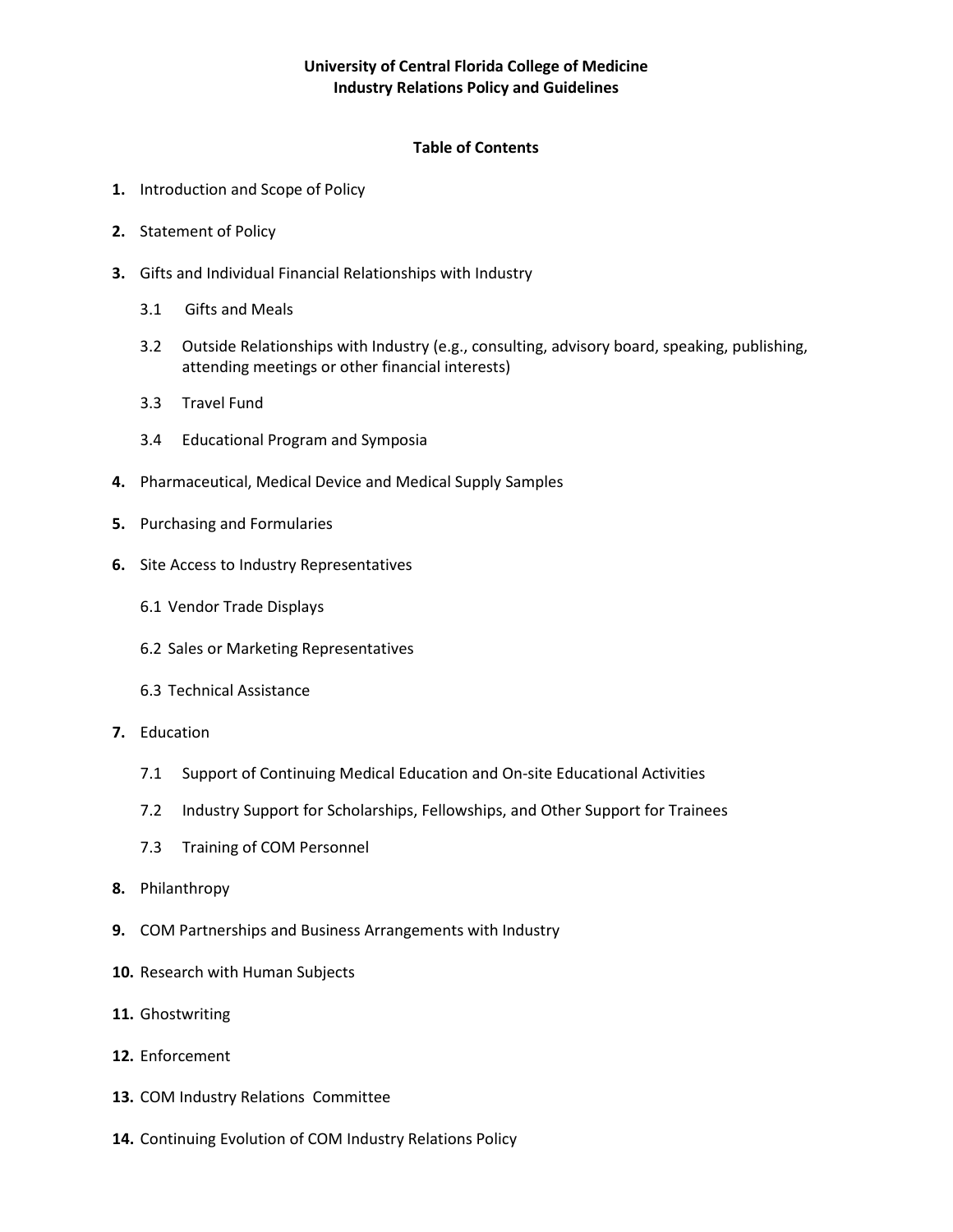### **1. Introduction and Scope of Policy**

The UCF College of Medicine (COM) strives to be a leader in assuring the highest levels of ethics and professionalism in all dealings with the health care industry, which includes, but is not limited to, the pharmaceutical, biotechnology, medical device, and medical equipment supply industry ("Industry"), and in establishing a culture of ethical behavior and accountability for its administrators, faculty, staff, students, residents, and fellows("COM Personnel"). The COM greatly values its Industry partners and works openly in collaboration with these partners and vendors to promote positive, productive, and ethical relationships. As leaders in science and medicine, COM experts participate in appropriate Industry advisory roles, Industry-funded scientific studies, and development of new health care discoveries and resources. As a leader in health care transformation, the COM develops collaborative partnerships and business arrangements with Industry partners. As a non-profit educational institution, the COM seeks and accepts charitable donations from Industry that support the COM mission. This policy will guide all COM Personnel in structuring and participating in Industry relationships to assure integrity of professional judgment, the highest ethical behaviors, and the objectivity of medical education.

This policy applies to all individual and institutional financial relationships, business arrangements, and interactions with Industry vendors and developers of products and services that are marketed and sold to medical schools, academic health science centers, researchers, educators, and clinicians. This policy applies to all COM Personnel and covers relationships and activities that occur during both work and non-work hours.

Indirect minority investment interests, such as ownership of stock of, or investments in a mutual fund that owns shares in companies constituting Industry are not considered conflicting interests for purposes of this policy.

# **2. Statement of Policy**

It is the intent of the COM to work collaboratively with Industry partners that share a heightened commitment to maintaining the highest ethical standards. All COM relationships and interactions with Industry will be structured, managed, and monitored to assure adherence to such ethical standards. Individual and institutional decisions, actions, and relationships must be free from even the appearance of bias relating to vendor/Industry relationships. Clinical judgments, business agreements, education, and research activities must not be impacted by undue influence resulting from financial relationships with, or gifts provided by, Industry. All collaborations and financial relationships with Industry must be based on the goals of advancing science, education, and clinical care consistent with the COM mission and values.

For questions or further guidance, COM Personnel should consult with COM Legal Affairs, COM Compliance, a member of the COM Industry Relations Committee (the "Committee") or with the Dean. It is the responsibility of each individual to seek necessary guidance and approvals in advance of participating in an Industry relationship. Philanthropic gifts provided by Industry are subject to Section 8 of this policy and may be subject to additional policies of the COM or affiliated entities or foundations fundraising on its behalf. In addition to review for ethical issues, all financial and business relationships with Industry must be carefully reviewed for compliance with all applicable legal, regulatory, reimbursement, and accreditation requirements. Associated contracts must be reviewed, approved and signed in accordance with the COM and university policies and procedures.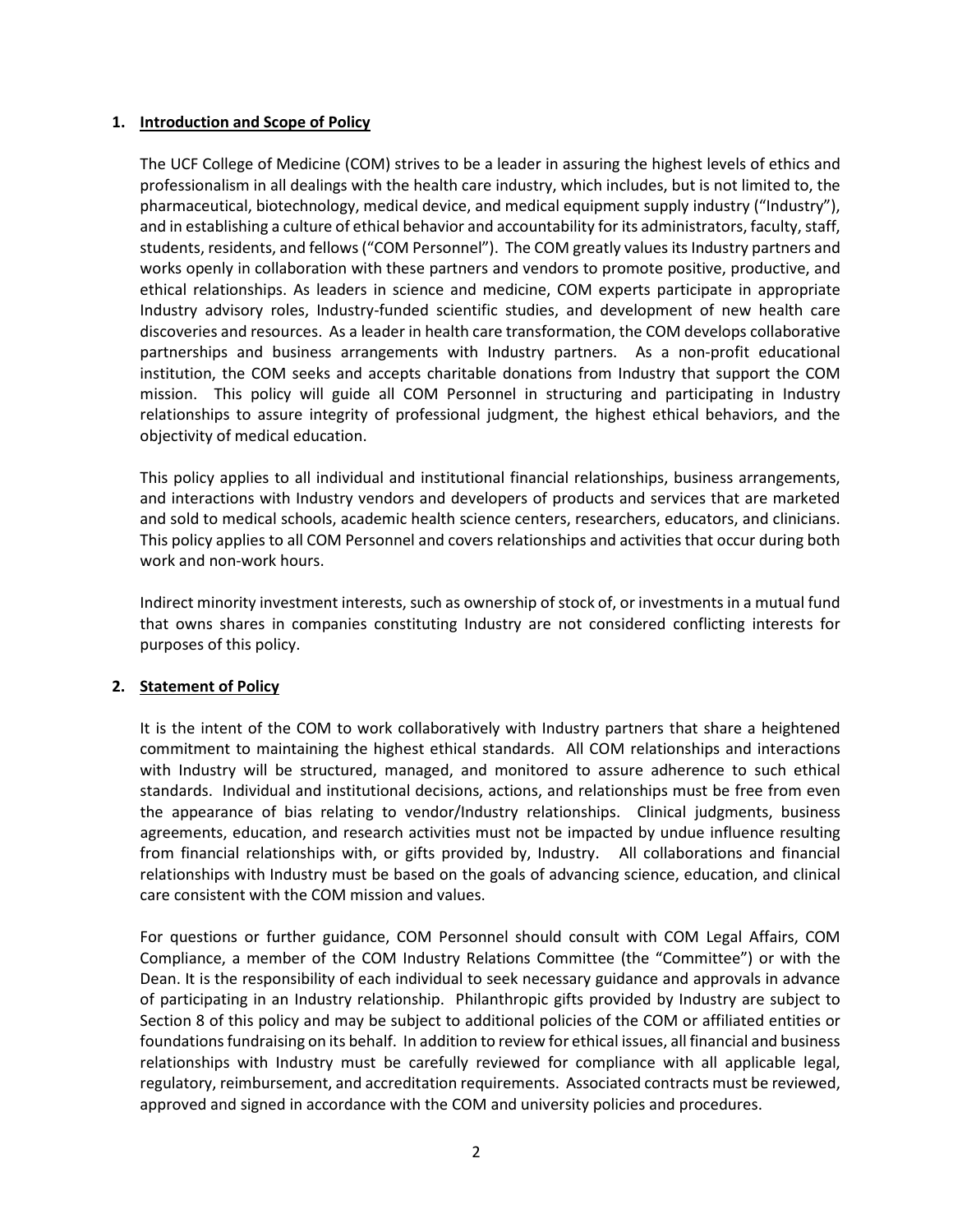### **3. Gifts and Individual Financial Relationships with Industry**

### 3.1 Gifts and Meals

COM Personnel shall not accept or use personal gifts (including food) from representatives of Industry, regardless of the nature or dollar value of the gift.

Gifts from Industry that incorporate a product or company logo on the gift (e.g., pens, notepads, or office items such as clocks) introduce a commercial, marketing presence that is not appropriate to a non-profit educational and healthcare system<sup>[1](#page-2-0)</sup>. COM Personnel may not accept complimentary tickets to sporting or other events or other such benefits from Industry.

Meals or other food and hospitality funded directly by Industry may not be offered to, or accepted, by COM Personnel in any COM facility. COM Personnel may not accept free meals or other food or hospitality funded by Industry, whether on-campus or off-campus. However, meals or other food provided in connection with an educational program accredited by the Accreditation Council for Continuing Medical Education (ACCME) or a professional societysponsored meeting with paid registration may be accepted by COM Personnel.

3.2 Outside Relationships with Industry (e.g., any consulting arrangement, advisory board, speaking, publishing, attending meetings or Significant Financial Interest arrangements<sup>[2](#page-2-1)</sup>)

Outside Arrangement means a written or verbal arrangement with Industry for COM Personnel to perform consulting services, to serve on an advisory board, to speak at or attend an Industry sponsored event, to publish in Industry funded publications, or to have a Significant Financial Interest.

COM Personnel may engage in Outside Arrangements with Industry in accordance with this policy provided such activities are not purely for commercial or marketing purposes, further the COM's mission and do not conflict with the individual's duties, responsibilities and obligations to the COM. All Outside Arrangements with Industry must be reviewed in accordance with this policy and approved in advance by the individual's Supervisor and one of the following: the individual's Chair, Director, Associate Dean or Associate Vice President, or the Dean or the Dean's designee. It is the individual's responsibility to obtain approval and to furnish a copy of such approval to COM Compliance prior to the start of the arrangement.

All written agreements for Outside Arrangements with Industry when the COM is a party must be reviewed, approved and signed in accordance with the COM and university policies and procedures. For Outside Arrangements with Industry entered into in a personal capacity, it is the responsibility of the COM Personnel to ensure that any such Outside Arrangement meets the requirements of this policy, is consistent with university regulations and policies, complies with the state and federal laws and has appropriate liability coverage. A copy of the agreement or summary of key terms shall be provided to the individual's supervisor and to COM Compliance.

<span id="page-2-0"></span> $1$  Exception: This provision does not prohibit acceptance of items bearing Industry logos provided as part of an off-campus educational program (such as a meeting of a professional society), including name tag lanyards and totes where the items are provided and used incidental to attendance, the items are of nominal value, and the items are not brought into or used in any COM facilities.

<span id="page-2-1"></span><sup>&</sup>lt;sup>2</sup> A Significant Financial Interest is defined as \$10,000 or more based on Association of American Medical Colleges (AAMC) recommendations.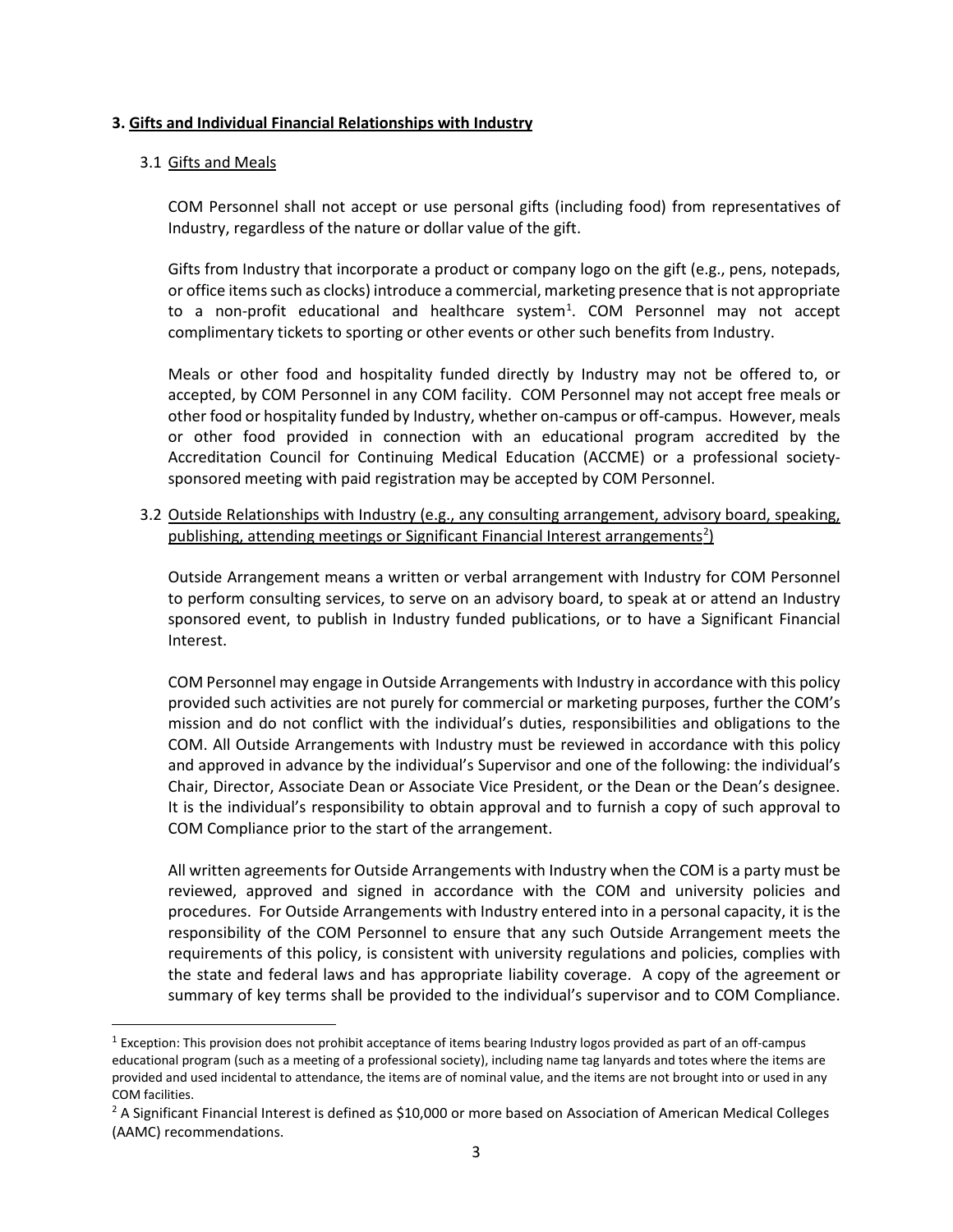COM Personnel may not use the COM or the university's resources, including its names or logos for Industry, without the express written approval of the university.

For Outside Arrangements with Industry that exceed \$10,000 per company per year in fees received by the individual, in addition to securing the approvals described above, the individual must submit annual reports describing activities, payments, time spent, and the name of the company to COM Compliance for the duration of the relationship.

- 3.2.1 Consulting. Consulting arrangements with Industry for purely commercial or marketing purposes are prohibited. Consulting arrangements for research and scientific activities are allowed and must be fully transparent and documented, including the services/deliverables to be performed, fair market value payment terms, estimated time involved in performance of the service, and the name of the company. COM Compliance will periodically audit Industry consulting arrangements for compliance with this provision. A list of Industry consulting arrangements entered into by COM employees in their personal capacity shall be made available annually by COM Compliance to the COM Industry Relations Committee. These procedures apply whether the consulting fees are received by COM or the individual or donated to another organization. A similar process is required for any part-time employment arrangement with Industry.
- 3.2.2 Advisory board. Membership on Industry advisory boards by COM Personnel is permitted provided it is not for purely commercial or marketing purposes and the board regularly meets and provides scientific advice or other guidance that advances academic values and promotes ethical relationships between academic health sciences and Industry. Honoraria for serving on advisory boards, whether received by the individual or by the COM, must be modest and consistent with fair market value. In addition, the individual may receive reasonable travel expenses (such as airfare, mileage, lodging, meals and other transportation costs).
- 3.2.3 Industry Funded Speaking Relationships, Meetings, and Publications. COM Personnel must assure that participation in Industry-funded speaking relationships, meetings, programs and publications serves an educational or a research related purpose to advance scientific knowledge or patient care and are not Industry promotional activities.

Honoraria for speaking engagements, whether received by the individual or by the COM, must be modest and consistent with fair market value for the time spent in preparing and presenting the talk. In addition, the individual may receive reasonable travel expenses (such as airfare, mileage, lodging, meals and other transportation costs) and complimentary meeting registration.

COM Personnel are responsible for the scientific integrity of material presented in any talk or publication. COM Personnel shall not participate in educational presentations or scientific publications (a) if the content is controlled by or requires prior approval by Industry, (b) if the content is not based on the best available scientific evidence, or (c) if significant portions are written by someone who is not an author or otherwise properly acknowledged.

Participation by COM Personnel in "Speakers' Bureau Activity" is prohibited. "Speakers' Bureau Activity" means any speaking engagement in which COM Personnel would be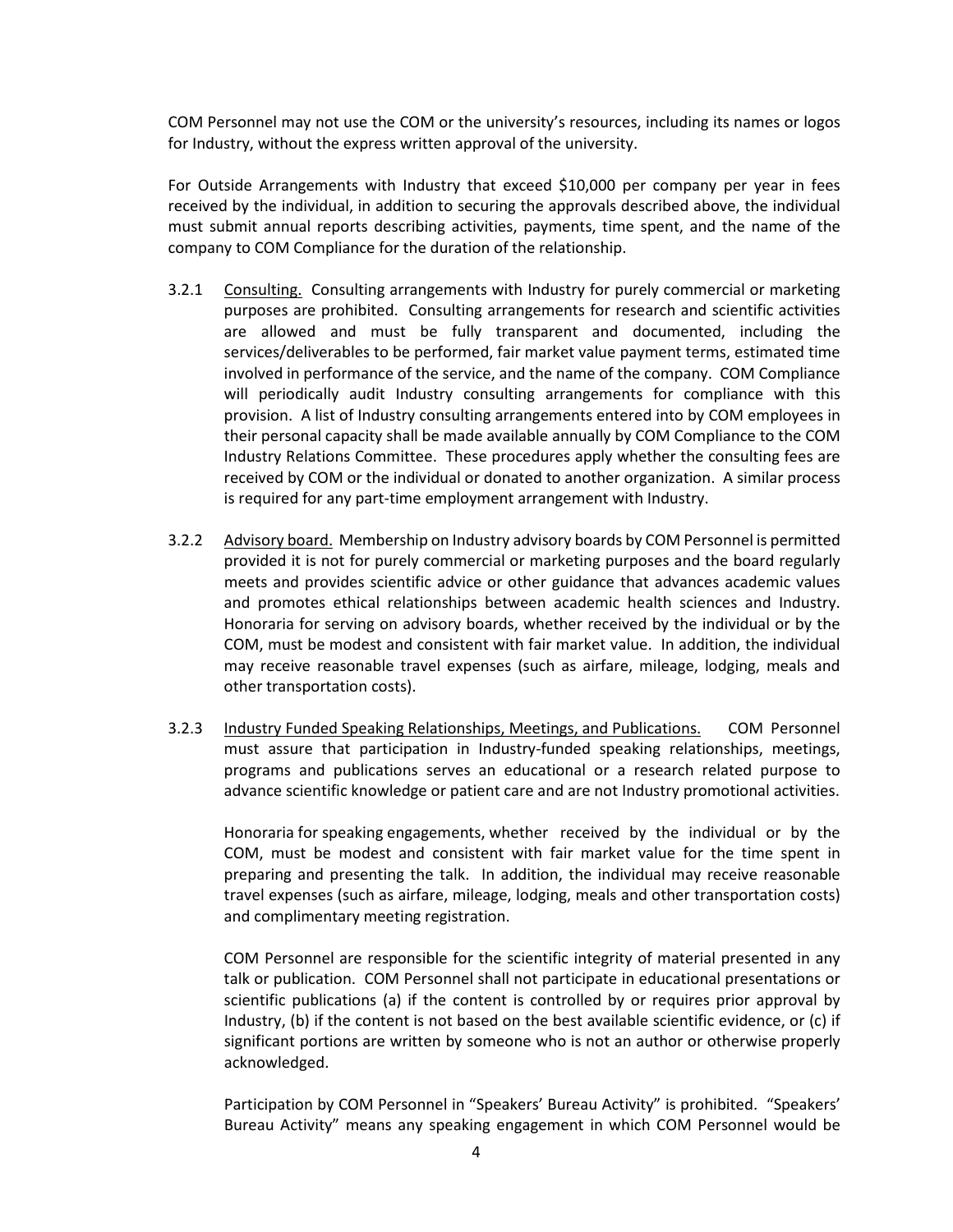speaking on behalf of Industry. The COM shall not sponsor and/or host any Speakers' Bureau Activities.

COM Personnel are discouraged from attending Industry-sponsored educational programs that have the primary goal of increasing use of its particular drug or device, and are prohibited from accepting any food or beverage.

# 3.2.4 Disclosure of Outside Arrangements involving Industry

### A) University Conflict of Interest Review

In addition to the COM approval process provided in this policy, COM Personnel shall report their Outside Arrangements with Industry through the regular university conflicts of interest and commitment disclosure process, using the Potential Outside Activity, Employment, and Conflict of Interest Commitment Disclosure (AA-21) available online at http://argis.research.ucf.edu/coi/, at least annually and more often as needed to disclose new relationships. All such reports are subject to the public records requests.

### B) Disclosure to students, residents, colleagues and patients

COM Personnel shall disclose Industry, business or consulting relationships and Significant Financial Interests that are relevant to the topic discussed in scholarly publications, lectures, and presentations to students, residents or colleagues (e.g., showing a slide during each lecture/presentation). Disclosure of such relevant relationships and financial interests should also be made to patients when appropriate to enable patients to make informed decisions respecting their medical care. All such disclosures must specify when the COM Personnel is participating in an individual capacity and not on behalf of the COM or university.

# C) Disclosure to purchasing unit or procurement committee

COM Personnel having a direct role in making institutional decisions on equipment, or drug or medical device procurement must disclose to the purchasing unit or procurement committee, prior to making any such decision, any Significant Financial Interest they or their immediate family have in companies that might substantially benefit from the decision. Such individuals may participate in discussions with full disclosure but shall not vote or otherwise participate in purchasing decisions where there is a conflict or potential conflict.

# 3.2.5 Publicly Accessible Website

The COM shall post, on a publicly accessible website, at least annually, a list of Outside Arrangements of COM Personnel, whether the fees are received by the COM or the individual or donated to another organization.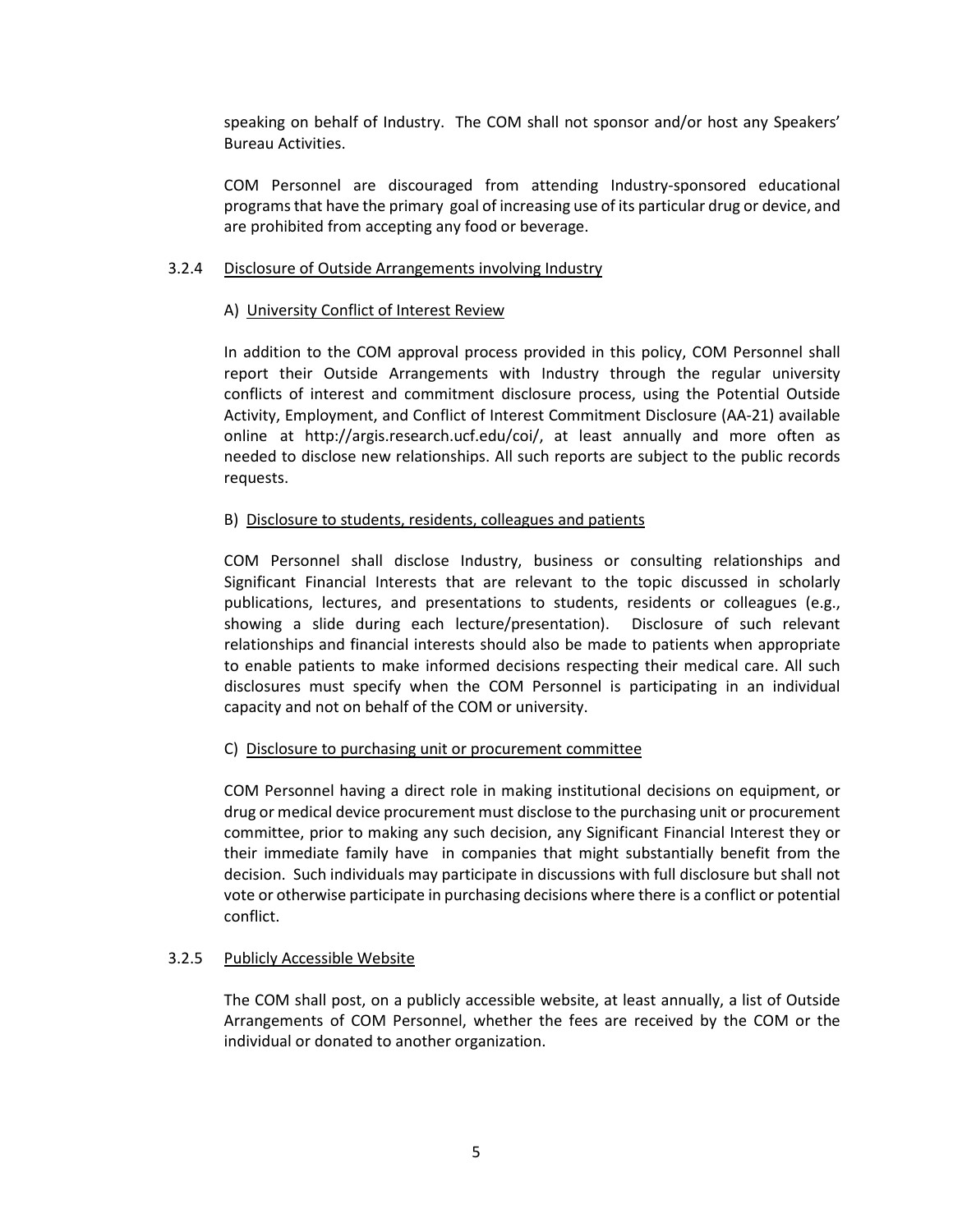# 3.3 Travel Fund

The COM shall allow Industry and others to contribute, through the University of Central Florida Foundation, to (i) a central COM fund to be used at the Dean's discretion to provide travel assistance to COM Personnel, including students, for professional development; or (ii) other approved Department account for use at the particular Department Chair's discretion to provide travel assistance to Department personnel, including students, for professional development. Contributions to such fund shall be disclosed and acknowledged.

### 3.4 Educational Program and Symposia

The COM shall allow Industry and others to contribute, through the University of Central Florida Foundation, to (i) a central COM fund to be used in the Dean's discretion to provide COMsponsored educational programs and symposia; or (ii) other approved Department account for use at the particular Department Chair's discretion for Department-sponsored educational programs and symposia. Contributions to such fund shall be disclosed and acknowledged.

### **4. Pharmaceutical, Medical Device and Medical Supply Samples**

The COM prohibits acceptance of samples of pharmaceuticals, medical devices or medical supplies ("Samples") by COM practitioners or faculty members except in limited circumstances as provided in this policy and with prior approval. Samples may be accepted (i) for use in research, provided such use is in a manner that assures full clinical evaluation of its use and adheres to applicable protocols and is approved by the Associate Dean for Research, and (ii) by a Nurse Manager for patient care under circumstances involving a vulnerable patient population, when a COM physician believes lack of provision of samples to their patient would jeopardize their patient's health, provided that the COM physician has requested, and received, a waiver from both the Medical Director and the Director of Quality and Safety of UCF Health. The request must outline a clear and convincing benefit to the patient and provide safeguards for the appropriate distribution and control of samples. The request and approval must be documented in writing. No sample may be used personally by COM Personnel. The UCF Health Director of Quality and Safety may inspect sample storage areas at any time and may revoke permission if non-compliance is identified.

# **5. Purchasing and Formularies**

COM Personnel are not eligible to participate in product evaluation decisions if they or members of their immediate family have, or have had within the prior 5 years, a Significant Financial Interest or funded research with a related pharmaceutical or medical device company that is being considered or discussed. Every COM employee must avoid both actual conflicts of interest and the appearance of conflicts of interest and be in compliance with the university's Conflicts of Interest policy and procedures. COM Personnel who have such conflicting interests may share information regarding the drug or device, provided that the conflict is fully disclosed in advance, and the individual may participate in discussions but shall not vote or otherwise participate in selection decisions where there is conflict or potential conflict.

# **6. Site Access to Industry Representatives**

COM does not allow use of its facilities or other resources for Industry marketing activities. Visits to COM facilities by representatives of Industry may be appropriate for exchange of scientifically valid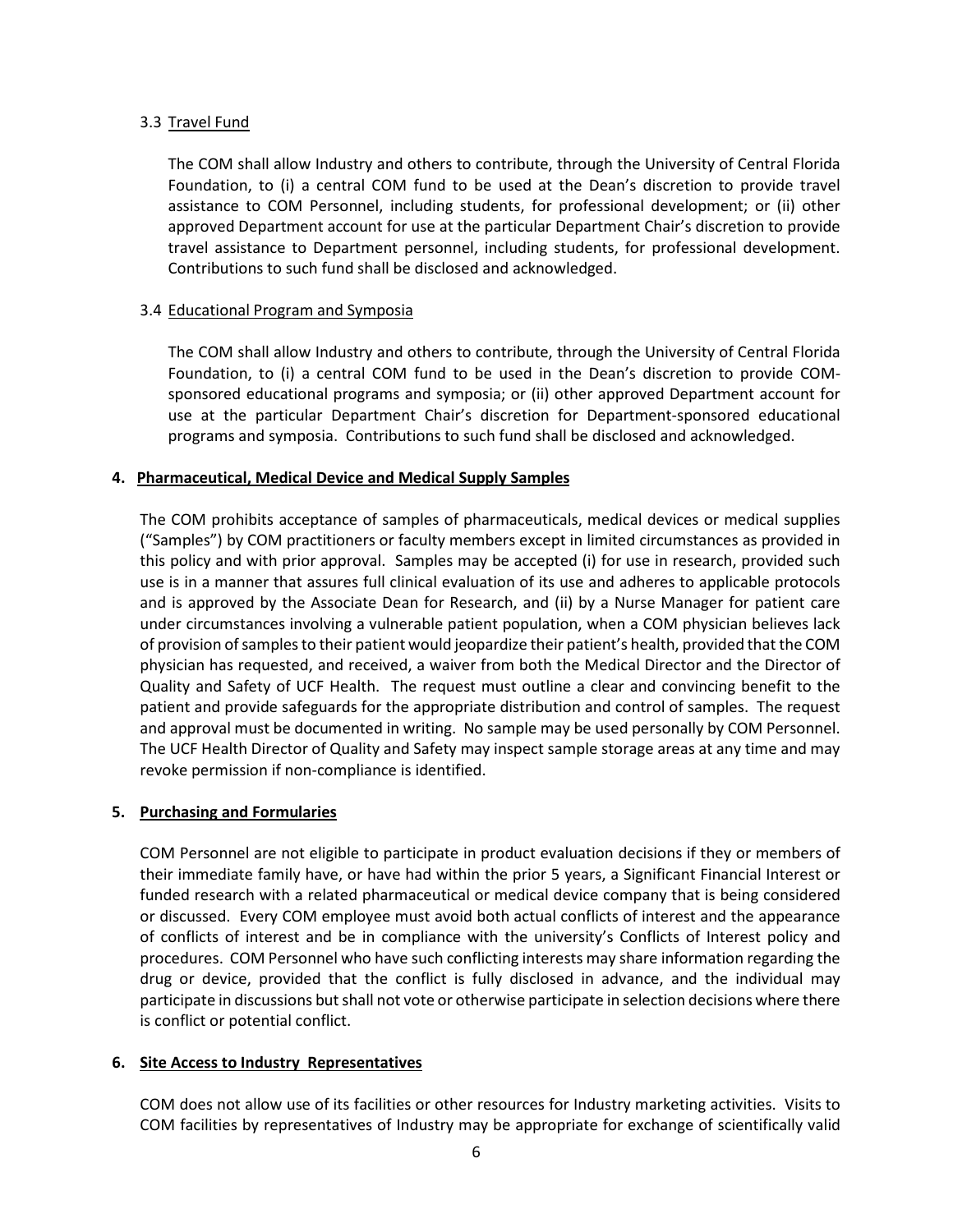information and other data, improving patient care, providing essential training and instruction in use of medical and research equipment and devices or community relationship building.

# 6.1 Vendor Trade Displays

Industry is not permitted to participate in trade shows conducted in COM facilities except in accordance with this policy and with the prior written approval of the Dean or the Dean's designee. Permitted vendor trade displays may consist of vendor displays where several brands of medical or research devices, permitted equipment or materials are displayed simultaneously for users and key decision makers to compare them in order to recommend or make purchasing or standardization decisions.

# 6.2 Sales or Marketing Representatives

Sales or marketing representatives of Industry may access COM facilities only if they have registered with the COM and they have been specifically invited and have an appointment to meet with a COM representative for a particular purpose. Individual physicians or other COM Personnel may request a presentation by or other information from a particular company. While in the COM facilities, all Industry representatives must sign in and out and must wear visible identification that includes their name and current company affiliation. All Industry representatives with access to COM facilities and personnel must comply with the COM Industry Relations Policy (a copy of which must be given in advance and an acknowledgement of receipt and review obtained by the time of site visit) and procedures. Failure of the Industry representative to register or to comply with the COM Industry Relations Policy shall result in adverse actions up to and including denial of access. Meetings with sales and marketing Industry representatives shall not be held in direct patient care areas or education areas. Involvement of students or trainees in meetings with Industry representatives should occur only for educational or training purposes and only under the supervision of a faculty member. All Industry representatives seeking sales or vendor relationships must work directly with their designated COM representative and shall not solicit other COM Personnel.

# 6.3 Technical Assistance

Access by medical device or equipment representatives to patient care areas is permitted only when (a) a COM representative requests essential instruction in use of the equipment or device already purchased, (b) the representative is appropriately credentialed by UCF Health, (c) the representative uses personal protective equipment as requested by UCF Health and follows appropriate infection control guidelines of UCF Health, and (d) all necessary patient consents have been obtained and documented. Educational materials or product information that includes Industry marketing information may not be placed in patient care areas or waiting rooms.

# **7. Education**

# 7.1 Support by Industry of Continuing Medical Education and On-site Educational Activities

All continuing medical education (CME) events hosted or sponsored by the COM must comply with the Accreditation Council for Continuing Medical Education (ACCME) Standards for Commercial Support of Educational Programs (or other similarly rigorous, applicable standards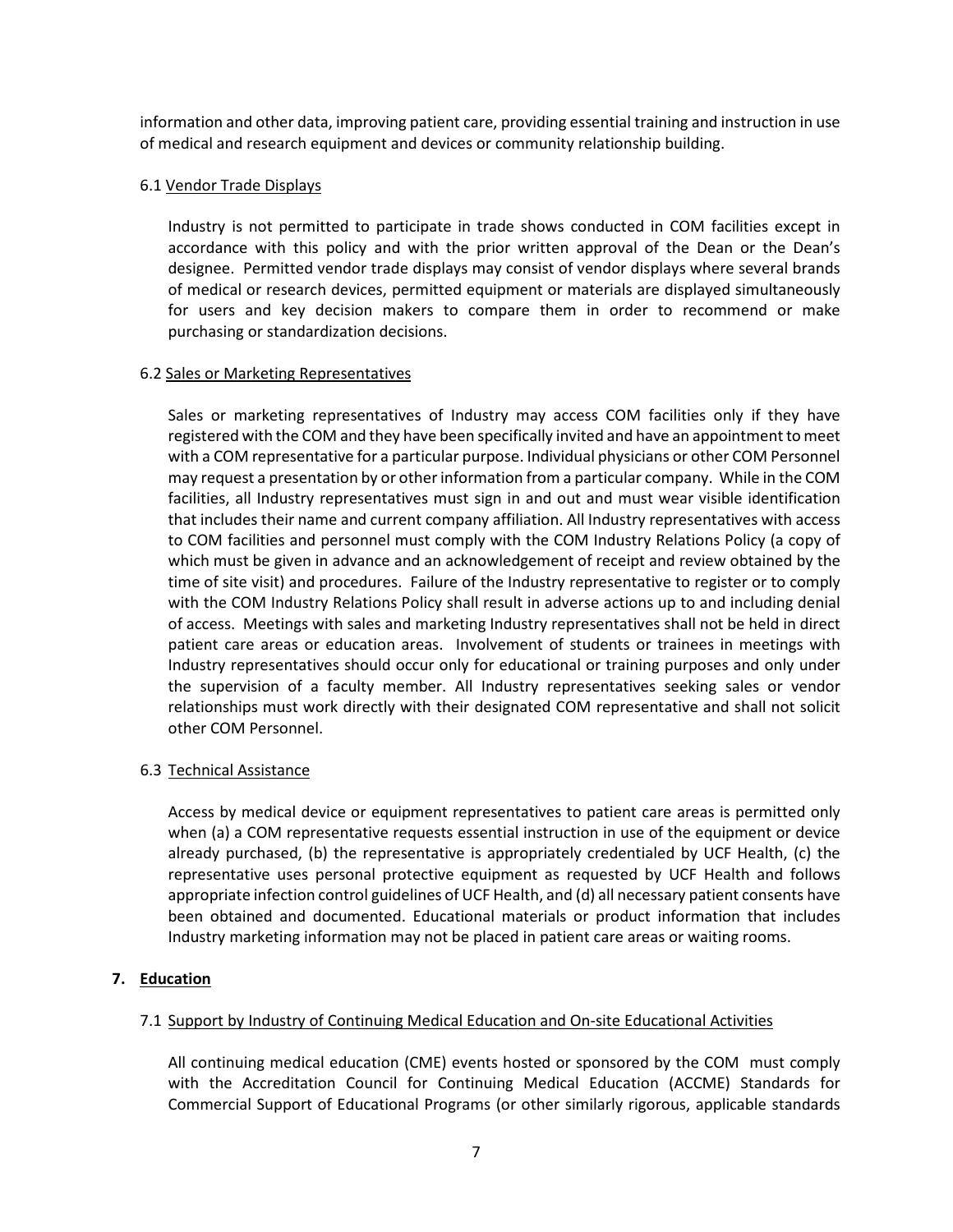required by other health professions), whether or not CME credit is awarded for attendance at the event.

Industry funding is not accepted for the support of CME courses EXCEPT Industry interested in sponsoring a CME program hosted by the COM, may contribute to a central undesignated, blinded pool of funds through the University of Central Florida Foundation, for which the Dean has sole discretion on how the funds are to be used (the Dean's Discretionary Fund). Programs hosted or sponsored by the COM through such funds may include modest food and beverage.

All CME programs hosted by the COM must be academically oriented. Industry may not restrict program content or specify who is selected as presenters or attendees. Industry funding sources will be directly acknowledged in all announcements and literature about particular CME offerings.

Industry funding may not be accepted for social events that do not have an educational component or to sponsor COM meetings or retreats (either on or off-campus). Such meetings and events may be supported through a general Dean's discretionary fund, and Industry may contribute to the Dean's Discretionary Fund.

COM facilities (clinical and non-clinical) may not be rented by or used for Industry funded and/or directed programs, except for programs structured in accordance with this policy.

# 7.2 Industry Support for Scholarships, Fellowships, and Other Support for Trainees

The COM solicits and welcomes Industry contributions for scholarships, fellowships, and other support for trainees, so long as the funds are given centrally to the administration of the COM, either directly or through an affiliated entity or foundation; there is no expectation of benefit to the donor; the evaluation and selection of recipients is in the sole discretion of the COM; and the allocation and distribution of funds is managed by the COM.

#### 7.3 Training of COM Personnel

The COM medical school curriculum includes instruction for medical students in understanding and addressing individual and institutional conflicts of interest in interactions with Industry and how the potential for conflicts of interest impacts/influences education, research and patient care/clinical judgment. Medical students at the COM receive specific instruction regarding this policy through an online training module followed with a Q&A session by a Faculty member, and a copy of the policy and the training materials are posted online for easy reference by the medical students.

Full time employed faculty and staff and non-employed core faculty also complete a bi-annual online training module. Other COM Personnel are provided online access to this policy and training materials. Affiliate faculty, volunteer faculty and part time employed faculty will be informed of the Policy and it will be impressed upon them that COM employees and medical students are obligated to abide with the Policy while on and off COM campus and during both work and non-work hours.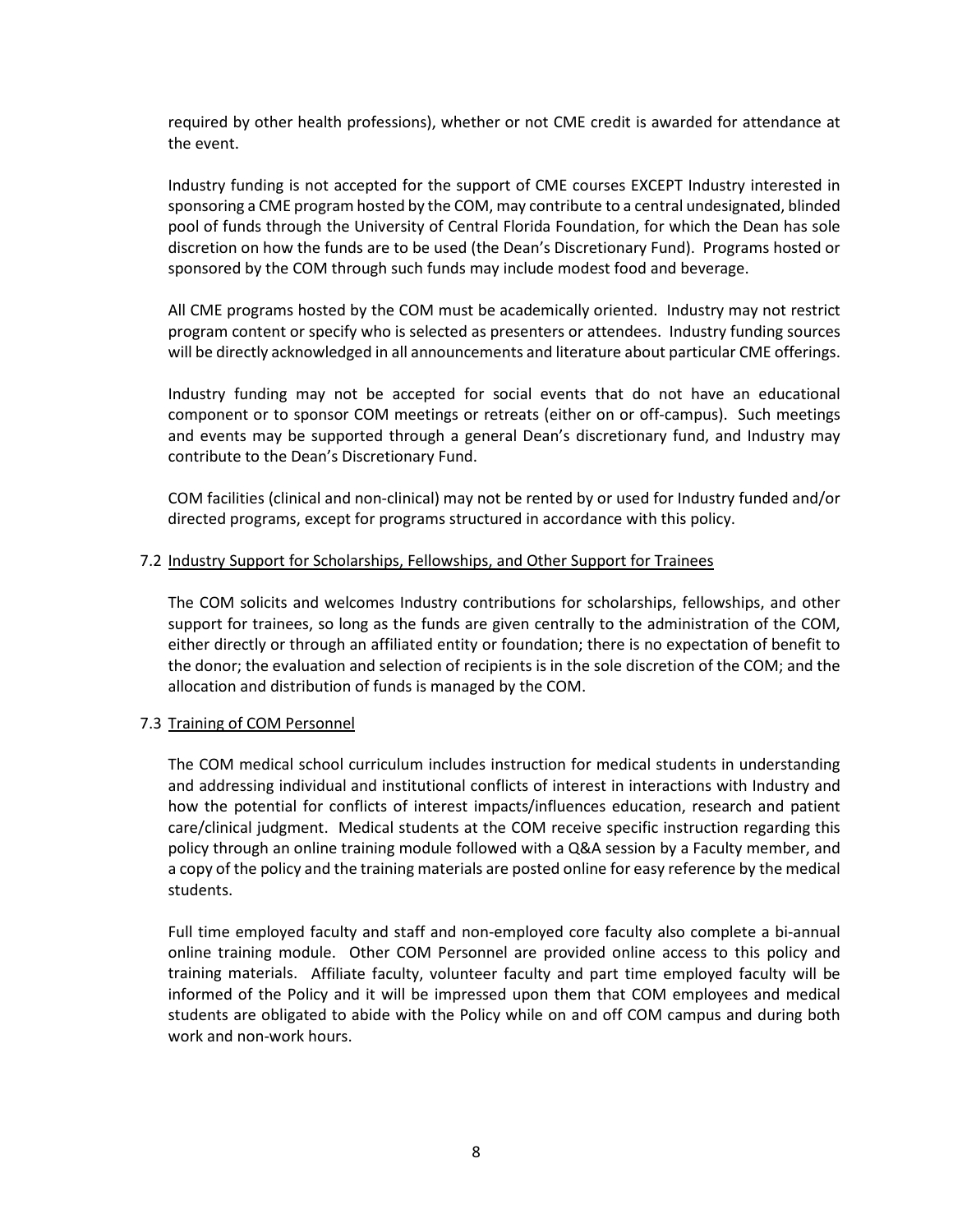### **8. Philanthropy**

The COM welcomes and solicits donations from Industry that support the COM missions so long as the donations are given centrally to the administration of the COM, either directly or through an affiliated entity or foundation and the allocation and distribution of donation is managed by the COM. Gifts and loans to the COM of equipment, devices, supplies and similar items from Industry for use in education, research or clinical care cannot suggest the expectation of return benefit to the donor, or "quid pro quo." The gift transaction will be documented as a gift in-kind donation*.* 

The UCF Foundation and other tax exempt entities will assist COM in soliciting, receiving, and managing charitable donations. All charitable donations must be free of any implication or expectation of a benefit to the donor, are not tied to any purchase or business arrangement, and are openly acknowledged.

Donationsfrom Industry are reviewed in accordance with this policy and any additional standards that may be developed by the COM Industry Relations Committee and approved by the Dean. The COM Industry Relations Committee may recommend to the Dean steps needed in structuring and acknowledging donations to avoid or minimize conflicts of interest or the appearance of conflicts. Offers of donations over \$10,000 shall be submitted to COM Development for review with the Dean's Office.

# **9. COM Partnerships and Business Arrangements with Industry**

The COM may enter into a variety of business arrangements and partnerships with Industry when such arrangements advance the COM missions. These are relationships that extend beyond purchasing the standard Industry product or service and may include, for example, shared research, development, and/or ownership of a health care product or service. As in purchasing, any individuals with a conflicting personal financial relationship or interest must disclose such interests and may not vote on adopting by the COM of a proposed Industry partnership or business arrangement. Each proposed partnership or business arrangement will be reviewed in accordance with this policy and any additional standards that may be developed by the COM Industry Relations Committee and approved by the Dean. The COM Industry Relations Committee may recommend to the Dean any steps needed in structuring the partnership or business arrangement to avoid or minimize conflicts of interest or the appearance of conflicts.

COM Industry partners and vendors shall be provided copies of this policy and an acknowledgement of receipt and review must be obtained prior to commencement of a partnership or vendor relationship.

# **10. Research with Human Subjects**

COM Personnel may not conduct research with human participants if such personnel have a Significant Financial Interest in an existing or potential product or a company that could be affected by the outcome of the research. Any exceptions to this policy must be reviewed by the COM Industry Relations Committee and the responsible Institutional Review Board (IRB) and be approved by the Dean. Exceptions to this policy may be permitted only if (a) the individual's participation is essential for the conduct of the research and (b) an effective mechanism is established for managing the conflict and protecting the integrity of the research.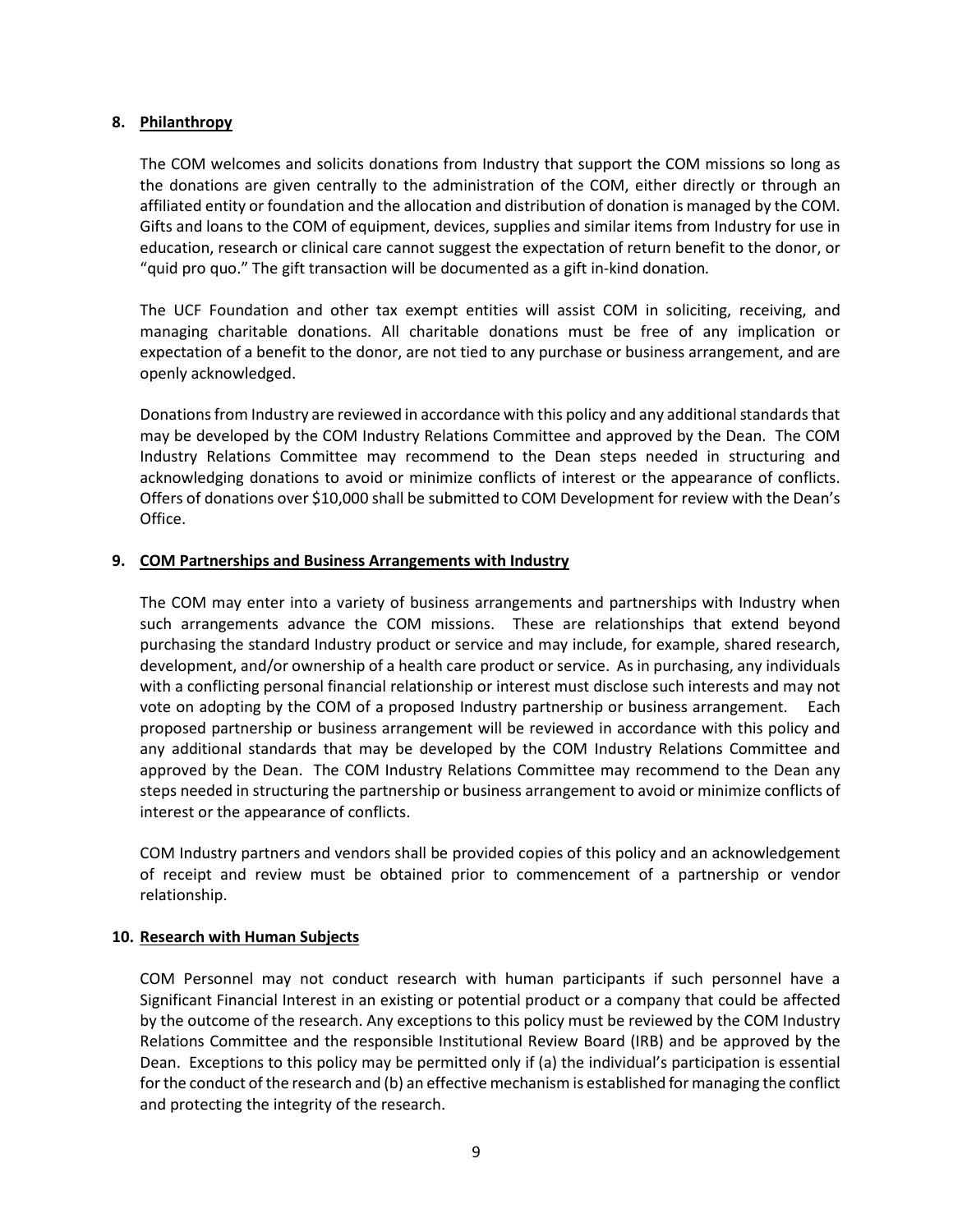### **11. Ghostwriting**

COM Personnel may not publish articles or materials under an individual's own name that are written in material part by Industry representatives. Specifically, COM Personnel shall not accept writing or editorial assistance; manuscript preparation, revision, production, or submission services; slide preparation or revision; or other services from Industry, either directly or indirectly, unless such materials provided by Industry are specifically attributed to the author (i.e., each slide of a presentation must be appropriately attributed). "Guest" authorship or "ghostwriting" is prohibited. All persons who make a substantial contribution to a manuscript, presentation, or other writing meeting the International Committee of Medical Journal Editors (ICMJE) standards/criteria (http://www.icmje.org/ethical\_1author.html) or other accepted scientific standards for authorship should be listed as authors and their affiliations listed as either academic, Industry or other.

# **12. Enforcement**

Suspected violations of this policy shall be referred to the individual's Supervisor, Chair, Director or Associate Dean or Associate Vice President, who shall review the matter and if warranted, refer the matter to the COM Compliance for investigation. COM Compliance may consult the COM Industry Relations Committee before advising the Dean or other senior management on proposed enforcement actions, as appropriate. Violations of this policy by COM Personnel may result in the following actions (or in any combination), depending upon the seriousness of the violation, whether the violation is a first or repeat offense, whether the violator knowingly violated the policy or attempted to hide the violation and other appropriate considerations: (a) counseling of the individual involved; (b) written reprimand, entered into the violator's employment or faculty record; (c) banning the violator from any further outside engagements for a period of time; (d) requiring that the violator return any monies received from the improper outside relationship; (e) requiring the violator to complete additional training on conflicts of interest; (f) removing the violator from supervision of trainees or students; (g) revoking the individual's UCF Health clinical privileges; (h) fines; and/or (i) termination for cause.

#### **13. COM Industry Relations Committee**

The Dean shall appoint an advisory COM Industry Relations Committee to assist in implementation of this policy and management of COM Industry relations. The COM Industry Relations Committee shall include faculty members representative of COM. *Ex officio* voting COM Industry Relations Committee members shall consist of the Associate Vice President for Medical Affairs and COM Chief Legal Officer, the COM Associate Dean for Clinical Affairs, the COM Associate Vice President for Administration, Finance and Operations, and the COM Associate Dean for Research. COM Industry Relations Committee members, other than the *ex officio* members, and a chair or co-chairs shall be appointed by the Dean for three-year terms. An *ex officio* member may be appointed as a chair or co-chair for three-year terms. The COM Industry Relations Committee shall meet at least one time per year, or more often as needed, to review, monitor, and advise the Dean regarding implementation and enforcement of this policy and the financial and business arrangements that require review. The COM Industry Relations Committee shall keep minutes and records of its reviews and recommendations. The COM Industry Relations Committee shall review the policy regularly and propose updates as appropriate.